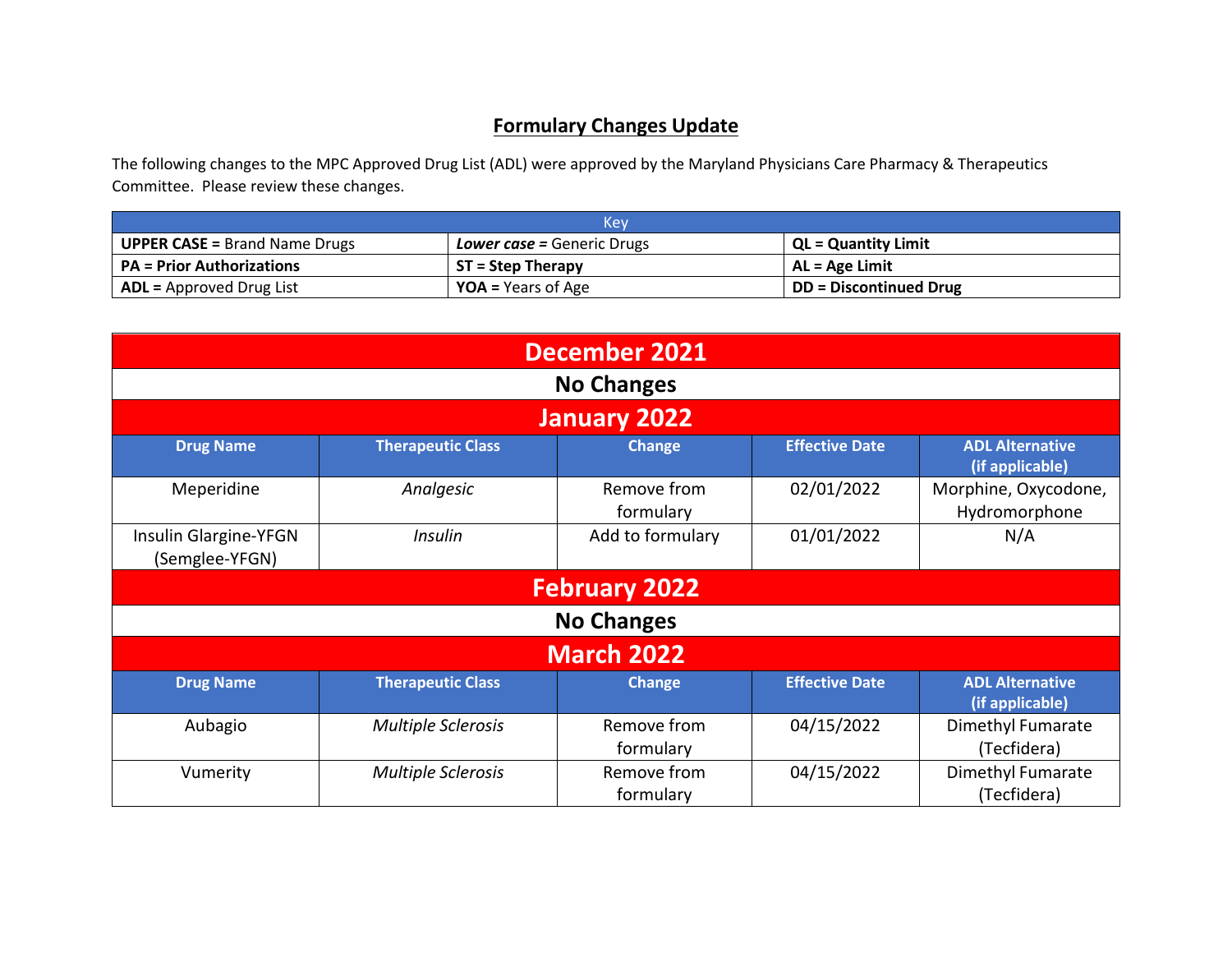| Humira                       | Immunologic                   | Add to formulary         | 04/01/2022            | Enbrel                                    |  |
|------------------------------|-------------------------------|--------------------------|-----------------------|-------------------------------------------|--|
| Insulin Lispro               | <b>Insulin</b>                | Remove from<br>formulary | 04/15/2022            | Admelog                                   |  |
| Amitiza                      | <b>Gastrointestinal Agent</b> | Remove from              | 04/15/2022            | Lubiprostone                              |  |
|                              |                               | formulary                |                       |                                           |  |
|                              |                               | <b>April 2022</b>        |                       |                                           |  |
|                              |                               | <b>No Changes</b>        |                       |                                           |  |
|                              |                               | <b>May 2022</b>          |                       |                                           |  |
|                              | <b>No Changes</b>             |                          |                       |                                           |  |
|                              |                               | <b>June 2022</b>         |                       |                                           |  |
| <b>Drug Name</b>             | <b>Therapeutic Class</b>      | <b>Change</b>            | <b>Effective Date</b> | <b>ADL Alternative</b><br>(if applicable) |  |
| <b>Acyclovir 5% Ointment</b> | <b>Topical - Antiviral</b>    | Add QL                   | 06/13/2022            | N/A                                       |  |
| Calcipotriene 0.005%         | Topical - Antipsoriatic       | Add QL                   | 06/13/2022            | N/A                                       |  |
| Cream, Ointment,             |                               |                          |                       |                                           |  |
| Solution                     |                               |                          |                       |                                           |  |
| Ciclopirox 0.77% Cream,      | <b>Topical - Antifungal</b>   | Add QL                   | 06/13/2022            | N/A                                       |  |
| Gel, Topical Suspension,     |                               |                          |                       |                                           |  |
| Shampoo                      |                               |                          |                       |                                           |  |
| Clindamycin PH 1% Gel,       | Topical - Antibiotic          | Add QL                   | 06/13/2022            | N/A                                       |  |
| Solution, Pledget, Lotion    |                               |                          |                       |                                           |  |
| Clobetasol 0.05% Gel,        | Topical - Steroid             | Add QL                   | 06/13/2022            | N/A                                       |  |
| Ointment, Shampoo,           |                               |                          |                       |                                           |  |
| Solution, Lotion             |                               |                          |                       |                                           |  |
| <b>Clobetasol Emollient</b>  | Topical - Steroid             | Add QL                   | 06/13/2022            | N/A                                       |  |
| 0.05% Cream                  |                               |                          |                       |                                           |  |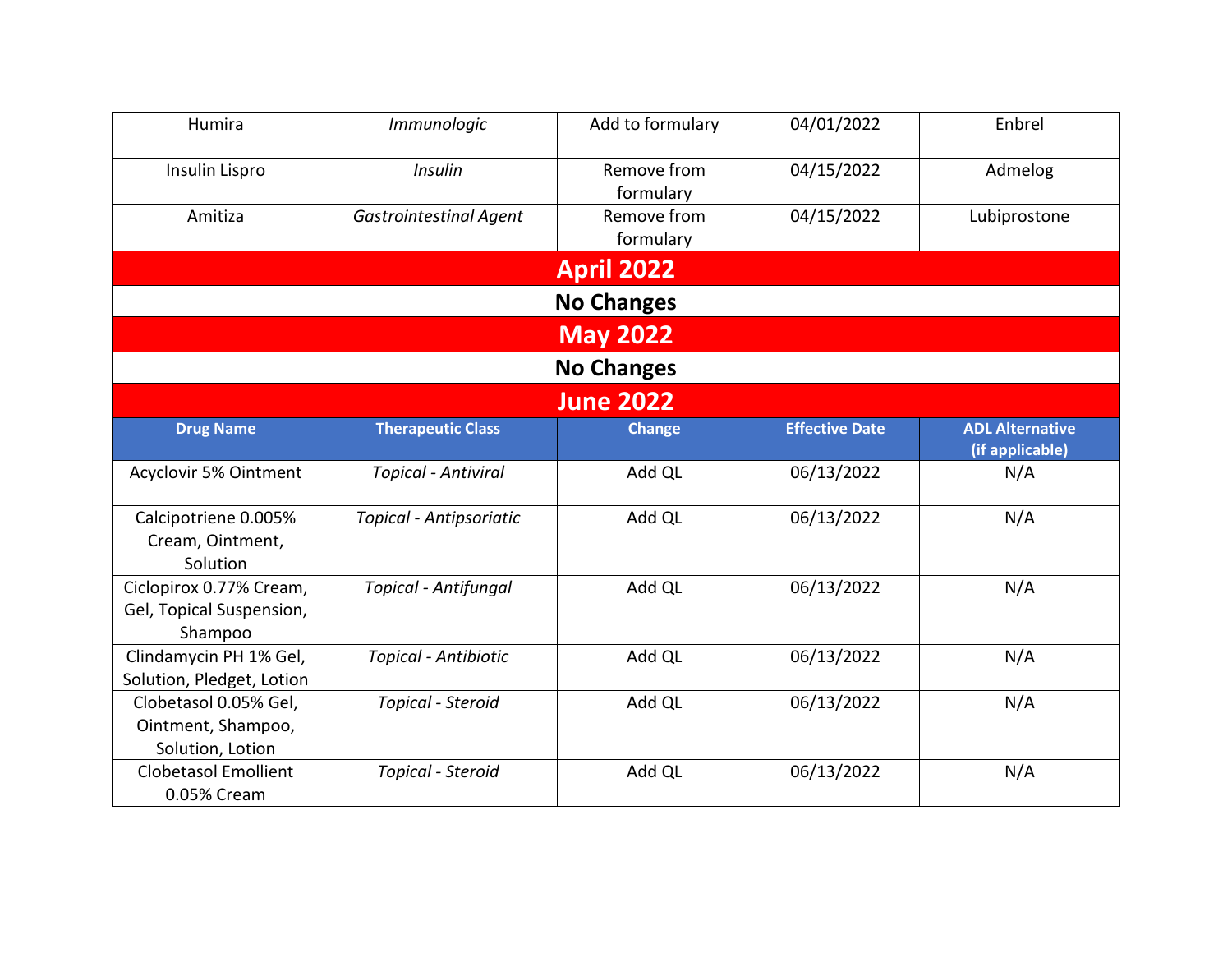| Clobetasol Prop 0.05%  | Topical - Steroid            | Add QL | 06/13/2022 | N/A |
|------------------------|------------------------------|--------|------------|-----|
| Foam                   |                              |        |            |     |
| Clotrimazole 1%        | <b>Topical - Antifungal</b>  | Add QL | 06/13/2022 | N/A |
| Solution, Cream        |                              |        |            |     |
| Clotrimazole-          | Topical - Antifungal/Steroid | Add QL | 06/13/2022 | N/A |
| Betamethasone Cream,   |                              |        |            |     |
| Lotion                 |                              |        |            |     |
| Denavir 1% Cream       | <b>Topical - Antiviral</b>   | Add QL | 06/13/2022 | N/A |
| Diflorasone 0.05%      | Topical - Steroid            | Add QL | 06/13/2022 | N/A |
| Cream, Ointment        |                              |        |            |     |
| Econazole Nitrate 1%   | Topical - Antifungal         | Add QL | 06/13/2022 | N/A |
| Cream                  |                              |        |            |     |
| Eucrisa 2% Ointment    | <b>Topical - NSAID</b>       | Add QL | 06/13/2022 | N/A |
|                        |                              |        |            |     |
| Fluocinonide 0.05%     | Topical - Steroid            | Add QL | 06/13/2022 | N/A |
| Cream, Gel, Ointment,  |                              |        |            |     |
| Solution               |                              |        |            |     |
| Fluocinonide 0.1%      | Topical - Steroid            | Add QL | 06/13/2022 | N/A |
| Cream                  |                              |        |            |     |
| Fluocinonide-E 0.05%   | Topical - Steroid            | Add QL | 06/13/2022 | N/A |
| Cream                  |                              |        |            |     |
| Gentamicin 0.1% Cream, | Topical - Antibiotic         | Add QL | 06/13/2022 | N/A |
| Ointment               |                              |        |            |     |
| Hydrocortisone Butyr   | Topical - Steroid            | Add QL | 06/13/2022 | N/A |
| 0.1% Cream, Ointment,  |                              |        |            |     |
| Solution               |                              |        |            |     |
|                        |                              |        |            |     |
| Ketoconazole 2% Cream, | <b>Topical - Antifungal</b>  | Add QL | 06/13/2022 | N/A |
| Shampoo                |                              |        |            |     |
| Lidocaine 5% Ointment  | Topical - Anesthetic         | Add QL | 06/13/2022 | N/A |
|                        |                              |        |            |     |